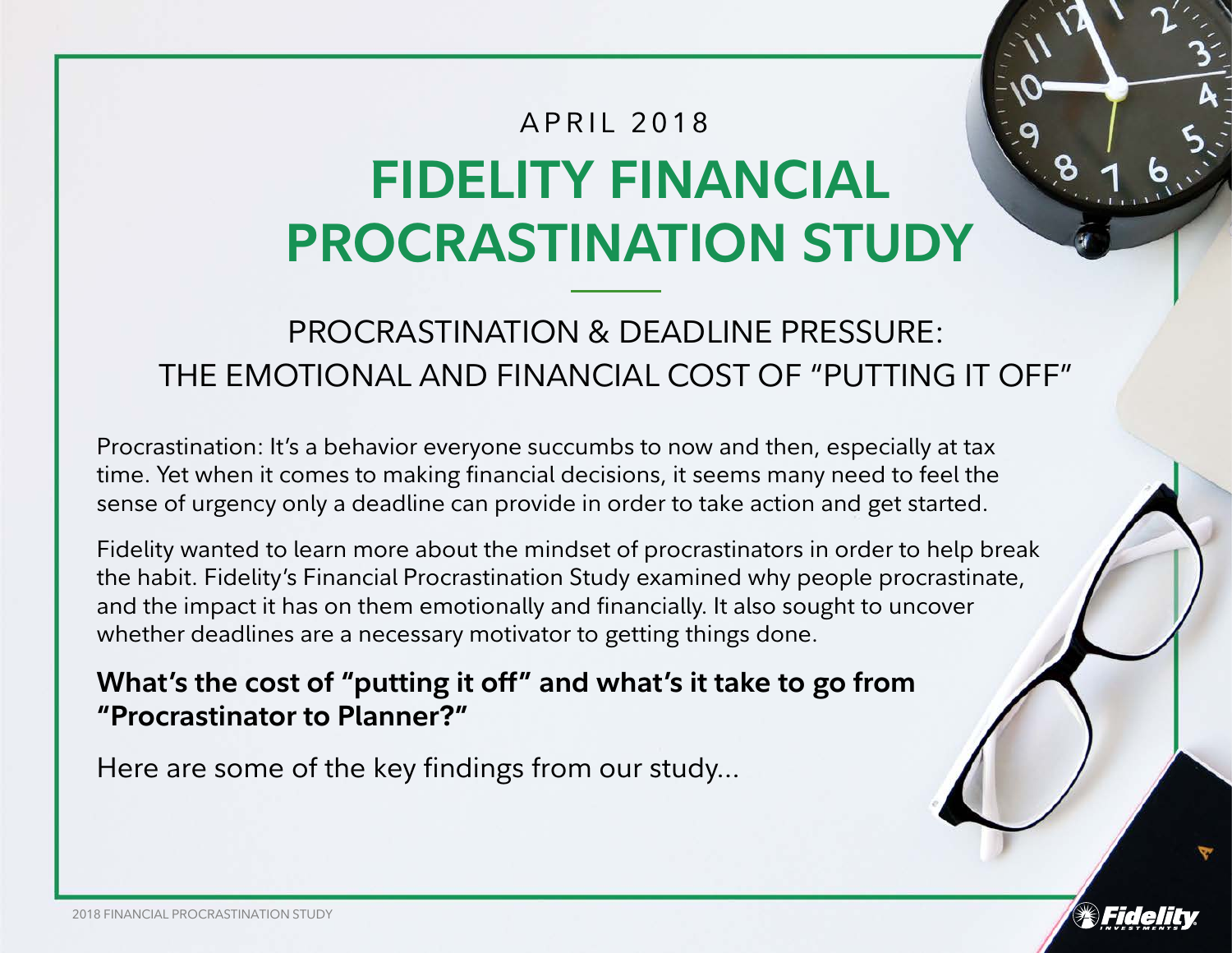# **LET'S BE HONEST**

Everyone's a little procrastination-prone sometimes

**72%** of those surveyed admit to **procrastinating at least sometime**



**23%** say they **rarely procrastinate**

**Just 5%** say they *never* **procrastinate**

# **ALL GENERATIONS & GENDERS ARE SUSCEPTIBLE TO PROCRASTINATING, THOUGH FOR DIFFERENT REASONS:**



**IN GENERAL, MANY PEOPLE ARE SIMPLY OVER-OPTIMISTIC**  about how much time they have and lose track **(39%).**

#### **MILLENNIALS SEEMS TO PROCRASTINATE MORE OUT OF ANXIETY**

# **39% OF MILLENNIALS**

either **panic, worry they won't succeed at the task, or get overwhelmed about not doing it perfectly.**

**JUST 30%** of older generations feel the same way.



**of Boomers of people over 72**  $\mathcal{R}_{\mathcal{L}}$ 

**45**% **51**%

say they procrastinate because they believe they have **PLENTY OF TIME LATER TO GET THINGS DONE.**



# **20% OF WOMEN**

say they procrastinate because they're **perfectionists** versus just **14%** of men.



# **47% OF WOMEN**

tend to put off **big, overwhelming tasks** compared to men **(38%).**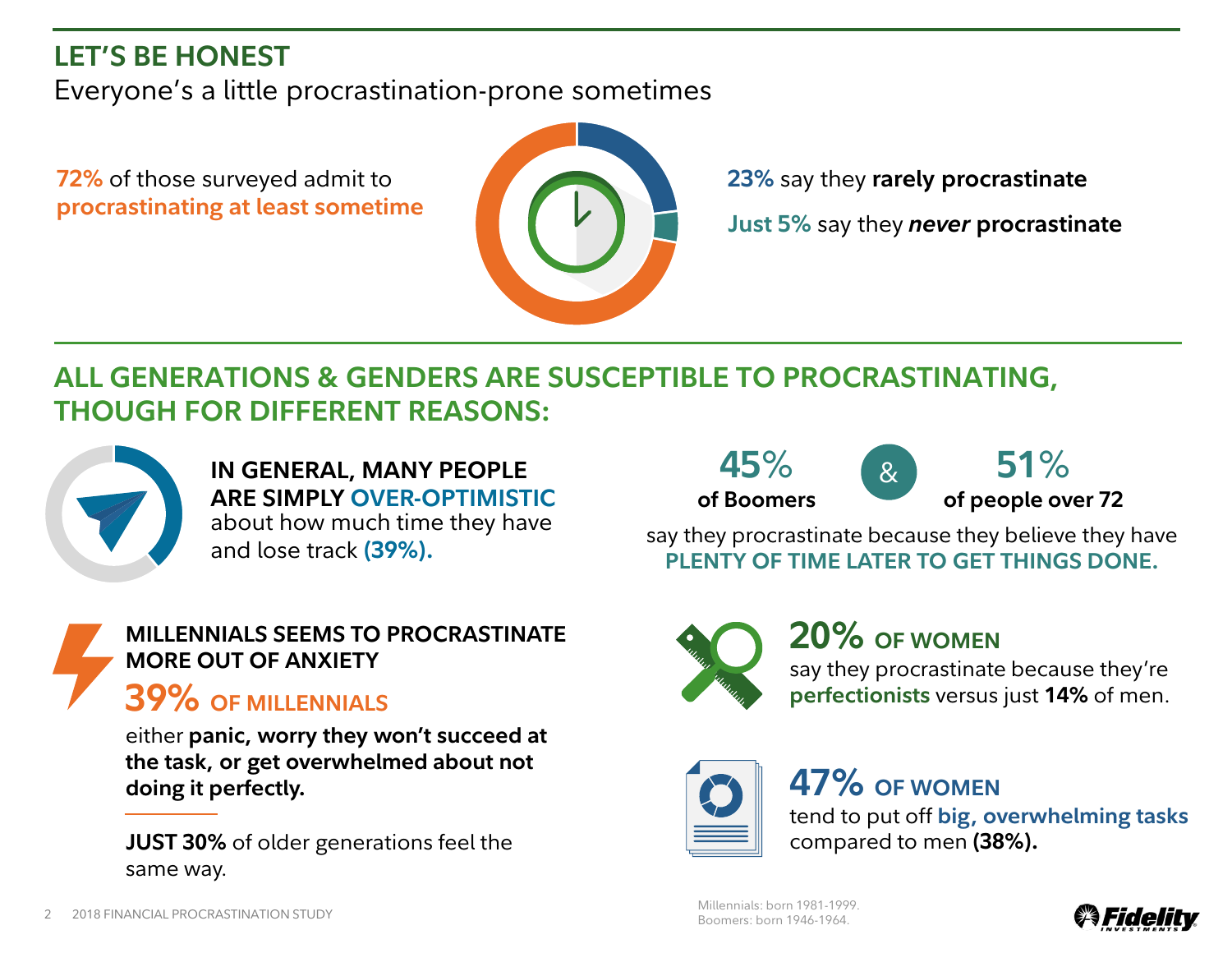## **AND WHEN IT COMES TO MONEY AND SAVING FOR RETIREMENT,**  PROCRASTINATORS MAKE NO EXCEPTIONS



### **TOP ACTIVITIES AVOIDED**

Creating a budget

**30%**





**30%**  Creating/updating estate plan/will

**HAVE PUT OFF FINANCIAL ACTIVITIES**  AT SOME POINT



**27%**  Setting up an emergency fund



**26%** 

**25%** 

Paying down debt

Saving for retirement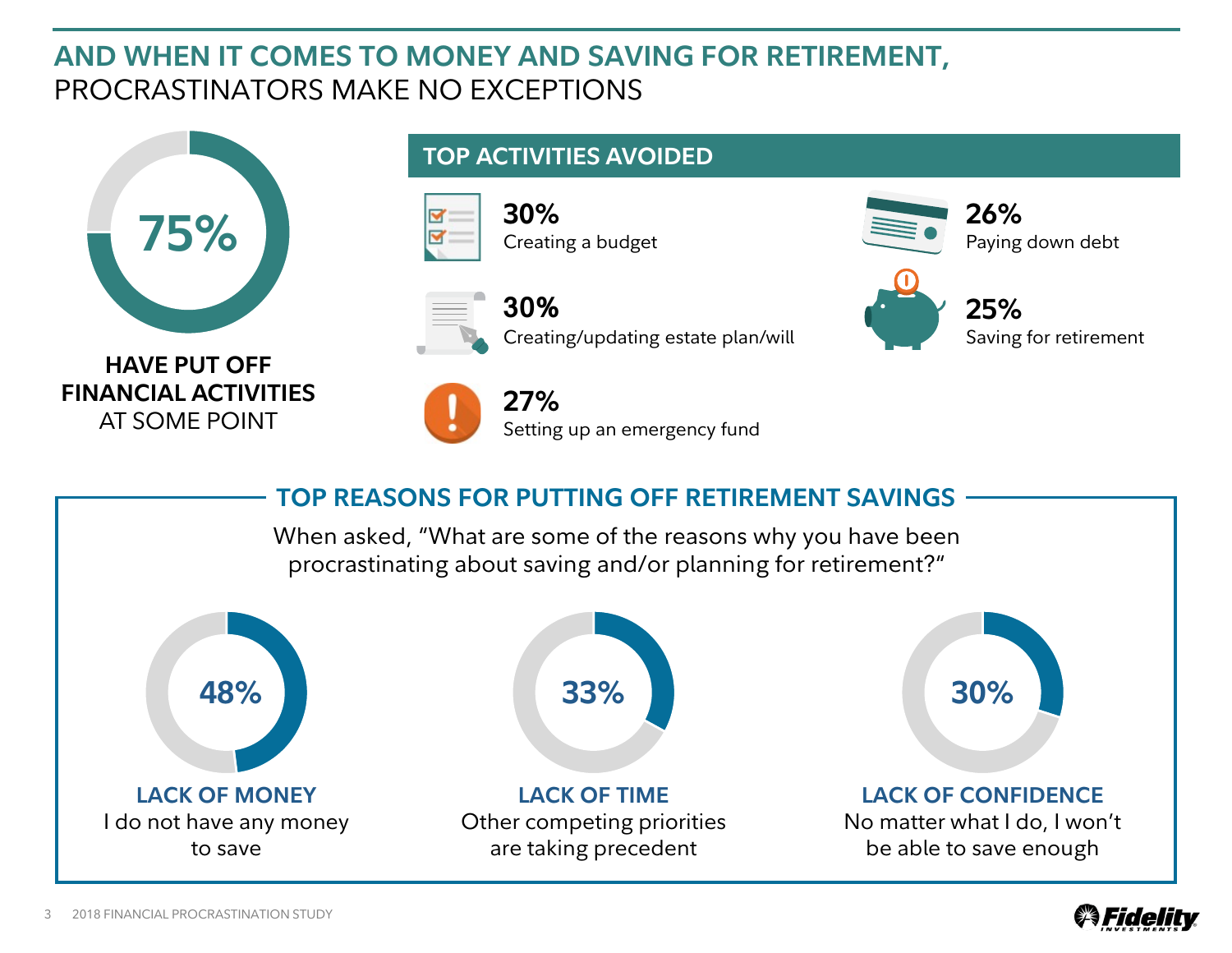# **THE COST OF "PUTTING IT OFF" IS WELL-RECOGNIZED BY PROCRASTINATORS 63%** estimate procrastination has cost them a median loss of **\$300** in the last year.

Here's what an annual investment of \$300 could be worth over time after 10, 20, 30 years.

| Now      | \$300                                                                                                                                                                                                                                                                                                                                                                                                                  |
|----------|------------------------------------------------------------------------------------------------------------------------------------------------------------------------------------------------------------------------------------------------------------------------------------------------------------------------------------------------------------------------------------------------------------------------|
| 10 Years | \$4,735                                                                                                                                                                                                                                                                                                                                                                                                                |
| 20 Years | \$13,460                                                                                                                                                                                                                                                                                                                                                                                                               |
| 30 Years | \$30,622                                                                                                                                                                                                                                                                                                                                                                                                               |
|          | Hypothetical example assumes one annual \$300 investment made on January 1 of the first year<br>earning an average annual rate of return of 7%. The ending value does not reflect taxes, fees or<br>inflation. If it did, the amount would be lower. The assumed rate of return used in this example is not<br>guaranteed. Investments that have potential for a 7% annual rate of return also come with risk of loss. |

**40%** answered **NO**

# **THE IMPACT IS NOT JUST FINANCIAL**

Procrastination is strongly linked to feelings of stress and shame.



# **AND, IT SEEMS PROCRASTINATORS BELIEVE DEADLINES ARE A NECESSARY MOTIVATOR TO GETTING THINGS DONE**



When asked if they **perform better under pressure…**